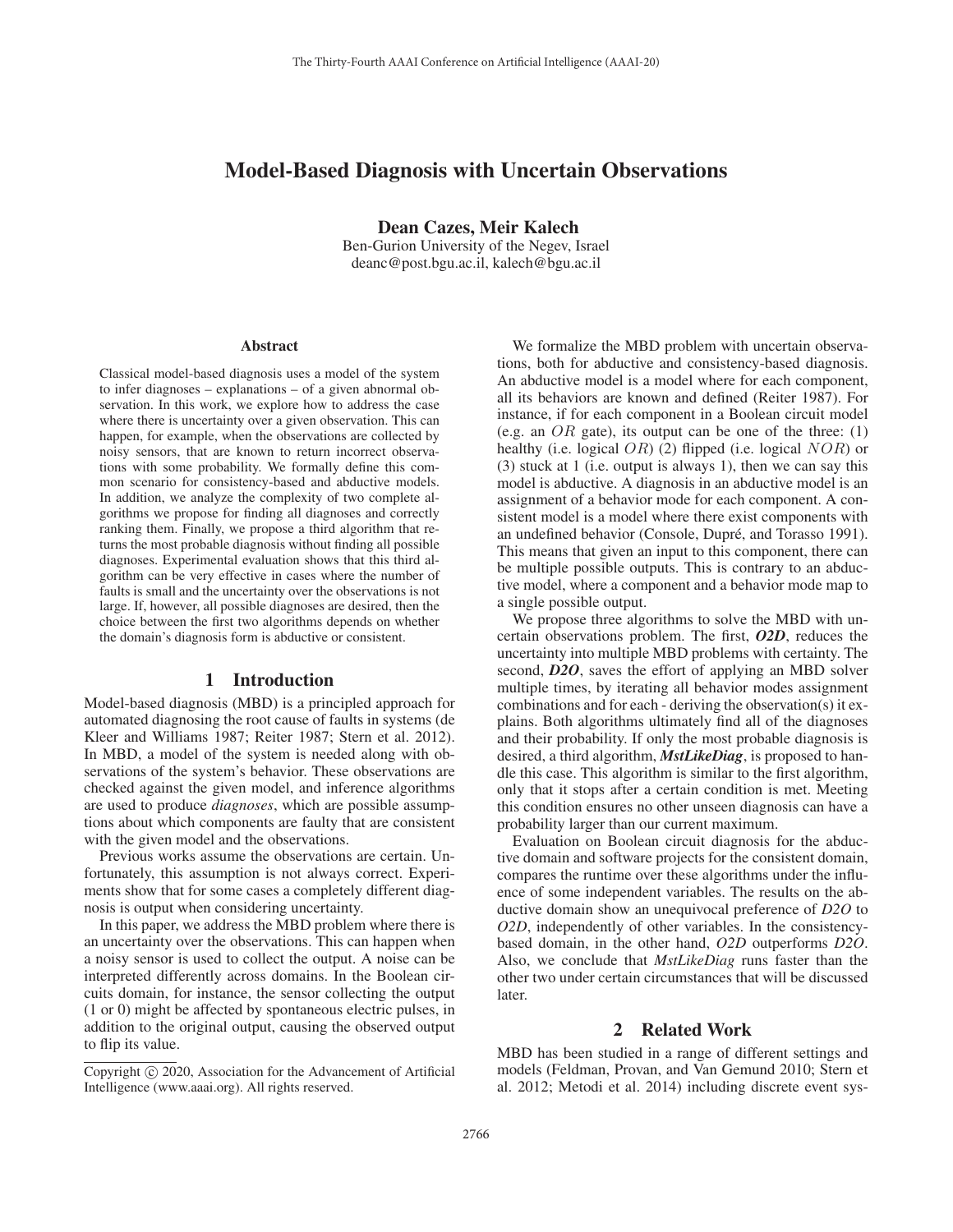tems (DES) (Pencolé and Cordier 2005), qualitative models (Struss and Price 2003), incomplete causal models (Console, Dupré, and Torasso 1989) and hybrid systems (Narasimhan and Biswas 2007).

Previous work of Lamperti and Zanella (2000; 2010) also address uncertain observations. However, their work focus on DES and the uncertainty is addressed to observable events, which are the inputs to the system. Our work discusses the uncertainty of the outputs of the observations. In addition, they do not use probabilistic measures to rank the diagnoses in the new problem. A Bayesian network can also solve an MBD problem with uncertainty (Lucas 2001; Flesch, Lucas, and van der Weide 2007). In this setting, the uncertainty is not over the observations, but over the domain and behavior modes. This means that the observations are certain, but behavior modes of components are distributed and affected by the health modes of other components. Cardoso et al. (2016) consider the case where software components are not distinctly either healthy or faulty, but could be also in between. This obviously causes system tests to output a continuous value rather than a binary response of pass/fail. The outputted value could indicate to what extent the system is faulty. For example, high latencies of responses to queries may indicate that servers are overloaded. Cardoso et al. propose to model the uncertain observation with a fuzzy error function and integrate this information in spectrum-based fault localization diagnosis framework (Abreu, Zoeteweij, and van Gemund 2009; Elmishali, Stern, and Kalech 2019). Notice that the uncertainty in this case is not due to uncertain observation as addressed in our paper but due to uncertainty in the faulty state of the component. To the best of our knowledge no other work has addressed the problem of MBD with uncertain observations' outputs.

## 3 Background

A *system* is composed of a set of components *COMPS*. Every component  $c \in COMPS$  has a set of input and output variables, denoted  $in(c)$  and  $out(c)$ . Some of the components inputs and outputs are *observables*, that is, it is possible to observe their values when monitoring the system. Let  $O$  denote this set of values. An *observation OBS* is an assignment of values for each o ∈ O. For an observation *OBS* and an observable variable  $o \in O$  we denote by  $OBS(o)$  the value assigned to o in *OBS*.

The *behavior* of component c represents a relation between values set to  $in(c)$  and the values to  $out(c)$ . Every component has a fixed set of possible *behavior modes*, where every behavior mode represents a different behavior. Every component has exactly one *healthy* behavior mode, which corresponds to the normal behavior of that component. All other behavior modes are referred to as *faulty* behavior modes. A *system description* (*SD*) is a formal model that represents the possible behaviors of every component in the system. A *behavior mode assignment* is a function mapping a component to one of its behavior mode. If in a behavior mode assignment  $\omega$  a component c is mapped to its healthy behavior mode then we say that c is healthy w.r.t  $\omega$ .

MBD is designed for cases where an observation is inconsistent with the assumption that all components are healthy. More formally, an MBD problem is defined by *COMPS*, *SD*, *OBS* where *COMPS* is the set of system components, *SD* is a system description, and *OBS* is an observation, for which it holds that

$$
(SD \land OBS \land \bigwedge_{c \in COMPS} h(c)) \vdash \perp \tag{1}
$$

where  $h(c)$  denotes that the behavior mode of c was healthy when *OBS* was collected.

A *diagnosis* is a behavior mode assignment *explaining* the observation. The literature on MBD proposes several definition of what it means to explain an observation. In the *consistency-based* diagnosis literature, a behavior mode assignment  $\omega$  explains an observation *OBS*, i.e.,  $\omega$  is a diagnosis, iff *SD*  $\land$  *OBS*  $\land$   $\omega$  is consistent.

In the *abductive diagnosis* literature, a more detailed *SD* is assumed. First, every behavior mode of a component  $c$  defines a *function* that maps values assigned to the variables in  $in(c)$  to the values assigned to the variables in  $out(c)$ . Note that in consistency-based diagnosis, a behavior mode of a component c defines a *relation* between  $in(c)$  and  $out(c)$ , including non-deterministic relations in which for some input values for  $in(c)$  there may be more than one possible output values. Such non-determinism is not allowed in abductive diagnosis.

A second difference between consistency-based diagnosis and abductive diagnosis is that in abductive diagnosis, additional information is available about the state of the system at the time when the observation was collected. This information is referred to as the *context* and denoted Ctx. We limit our scope to cases where the context includes all the *system inputs*. The system inputs, denoted SYSIN, are all the components' inputs that are not outputs of any component in the system. That is,  $Ctx = \text{SysIN} = \begin{pmatrix} \end{pmatrix} \text{ in}(c) \setminus$ c∈*COMPS*

 $\left( \int \right)$  *out*(*c*). The system outputs, denoted SYSOUT, are c∈*COMPS*

all the observables that are not system inputs.

In abductive diagnosis, a behavior mode assignment  $(\omega)$ entails the observation, i.e.,  $\omega$  is a diagnosis, iff

$$
SD \wedge Ctx \wedge \omega \to OBS \tag{2}
$$

For a comprehensive discussion about the relation between abductive diagnosis and consistent diagnosis, see Torraso et al. (Console and Torasso 1991).

#### 3.1 Diagnosis Likelihood

When there is more than one diagnosis (either abductive or consistent) for a given MBD problem, one needs a way to compute the likelihood that a given diagnosis is *correct*. A diagnosis is correct if it assigns to every component the behavior mode that it had when the system was observed. We denote by  $P(\omega|OBS)$  the likelihood that the diagnosis  $\omega$  is correct given that *OBS* was observed. Many diagnosis algorithms output, in addition to a set of diagnoses, an estimate of their likelihoods.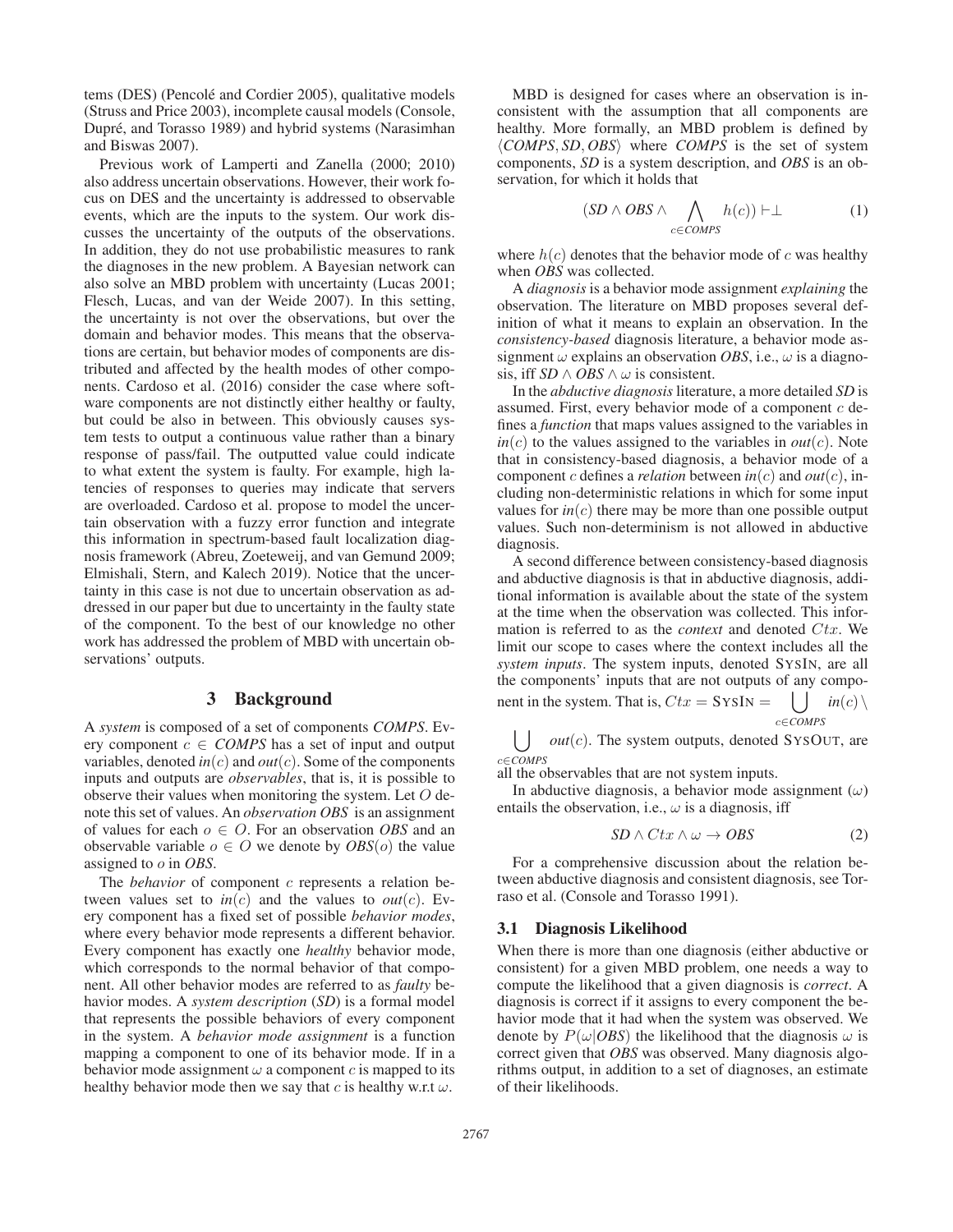One way to estimate the likelihood of a diagnosis  $\omega$  is as follows. Assume diagnosis  $\omega$ , and let  $\omega^+$  be the set of components assigned a healthy behavior mode, and  $\omega^-$  the complementing set of components. Let  $p(c)$  be the a-priori probability that component  $c$  is healthy. If we assume that components fail independently, then the a-priori probability that a diagnosis  $\omega$  is correct, denoted  $P(\omega)$ , is given by:  $P(\omega) = \prod_{c \in \omega^+} p(c) \cdot \prod_{c \in \omega^-} (1 - p(c)).$ 

Let  $\Omega$  be the set of diagnoses, if we assume that for every pair of diagnoses  $\omega, \omega' \in \Omega$  the observation *OBS* is not more likely for one diagnosis over another, i.e.,  $P(OBS|\omega) = P(OBS|\omega')$ , then the posterior probability  $P(\omega|OBS)$  is given by:  $P(\omega|OBS) = \frac{P(\omega)}{\sum_{\omega' \in \Omega} P}$  $\frac{P(\omega)}{\omega' \in \Omega} \frac{P(\omega')}{P(\omega')}$ .

We use the above to compute the *diagnosis likelihood*, as was done by many prior works (de Kleer and Williams 1987; Stern et al. 2017).

## 4 Uncertainty over Observations

In this work, we assume that a subset of the observables  $O \subset O$  cannot be observed accurately. For example, if an observable corresponds to reading the value of some sensor, then the sensor manufacturer may provide information about that sensor's expected accuracy.

We formalize this by defining the notion of an *uncertain observation*, as follows. Let  $dom(o)$  be the domain of an observable  $o \in O$ , i.e., the set of values that may be assigned to o in an observation. We assume throughout the paper that each observable can have discrete values only, thus  $dom(o)$ is finite.

An *uncertain observation* is a function that maps every observable o and value  $v \in dom(o)$  to the probability that the value of  $\sigma$  is  $v$ . That is, an uncertain observation defines for every observable  $o \in O$  a distribution over its values. For an uncertain observation UOBS, an observable  $o \in O$ , and a value  $v \in dom(o)$ , we denote by  $UOBS(o, v)$  the probability that the value of  $\sigma$  is  $v$ . Note that there may be an observable o for which there is no uncertainty over its values. This can be expressed by setting  $UOBS(o, v)=1$ .

In this work, we make the simplifying assumption that distributions of values for observables are independent. This means the probability that an observable  $\sigma$  has a value  $v \in dom(o)$  is independent from the probability that a different observable o' has some value  $v' \in \text{dom}(o').$ Therefore, for a given uncertain observation UOBS we can compute the probability that the observation is in fact *OBS* , denoted UOBS(*OBS*) as follows: UOBS(*OBS*) =  $\prod_{o \in O} \text{UOBS}(o, OBS(o))$ . An observation *OBS* is called *feasible* w.r.t an uncertain observation UOBS iff UOBS(*OBS*) > 0. Let  $F(\text{U} \text{O} \text{B} \text{S})$  be the set of feasible observations for UOBS. We define the notion of abductive diagnosis and consistent diagnosis for an uncertain observation as follows.

Definition 1 (Diagnosis for an Uncertain Observation). *A behavior mode assignment* ω *is a consistent diagnosis for an uncertain observation* UOBS *iff*

$$
\exists OBS \in F(\text{Uobs}) \ s.t. : SD \land \omega \land OBS \nvdash \bot \qquad (3)
$$

*A behavior mode assignment* ω *is an abductive diagnosis for*

*an uncertain observation* UOBS *iff*

$$
\exists OBS \in F(\text{Uobs}) \ s.t. : SD \land Ctx \land \omega \to OBS \qquad (4)
$$

Given an uncertain observation UOBS and a diagnosis  $\omega$ for this respective MBD problem, the likelihood that  $\omega$  is correct is given by:

$$
P(\omega | \text{Uobs}) = \sum_{OBS \in F(\text{Uobs})} P(\omega | OBS) \cdot P(OBS) \quad (5)
$$

We refer to the problem of finding diagnoses and their likelihoods for a given UOBS as the UO-MBD problem.

## 4.1 The Relation Between Observations and Diagnoses

For a given uncertain observation UOBS, it is interesting to consider the relation between its feasible observations and its set of diagnoses.

By definition (Eq. 3 and 4), for every diagnosis  $\omega$  of UOBS there exists at least one feasible observation *OBS* for which  $\omega$  is a diagnosis for. But can there be other diagnoses that are also diagnoses of *OBS*? and vice versa, can  $\omega$  be a diagnosis to other observations? As we discuss later in this paper, these questions have an impact on how one can compute diagnosis likelihoods.

For consistency-based diagnosis, a single diagnosis may be consistent with multiple feasible observations. Similarly, a single observation may have multiple consistent diagnoses. So, there is a many-to-many relationship between diagnoses and feasible observations.

This is not the case for abductive diagnosis. There, a diagnosis entails exactly one feasible observation. On the other hand, more than one diagnosis may entail the same feasible observation. Hence, there is a many-to-one relation between diagnoses to feasible observations. This is useful, for example, to compute diagnosis likelihood (Eq. 5), since once a single observation is found for a given diagnosis, we have the exact likelihood.

#### 5 Solving UO-MBD

#### 5.1 From Observations to Diagnoses

The first approach we propose for solving a UO-MBD problem is straightforward: create an MBD problem for every feasible observation, solve it with an off-the-shelf MBD algorithm, and aggregate the diagnoses likelihoods obtained for each feasible observation using Eq. 5. We call this approach *observations to diagnoses (O2D)*. Algorithm 1 lists a pseudo code for *O2D*.

*O2D* maintains two data structures  $\Omega$  and p.  $\Omega$  is the set of diagnoses that were found so far.  $p$  is a dictionary, mapping every found diagnosis to the current estimate of its likelihood. Initially, both  $\Omega$  and p are empty (line 1 in Alg. 1). For every feasible observation  $OBS \in F(\text{U}OBS)$ , *O2D* executes an off-the-shelf MBD algorithm to obtain the set of diagnoses and their likelihoods with respect to *OBS* (line 3). The former is denoted by  $\Omega_{OBS}$  and latter by  $p_{OBS}$ . Every diagnosis in  $\Omega_{OBS}$  is added to  $\Omega$ , since by definition it is also a diagnosis for UOBS. For every such diagnosis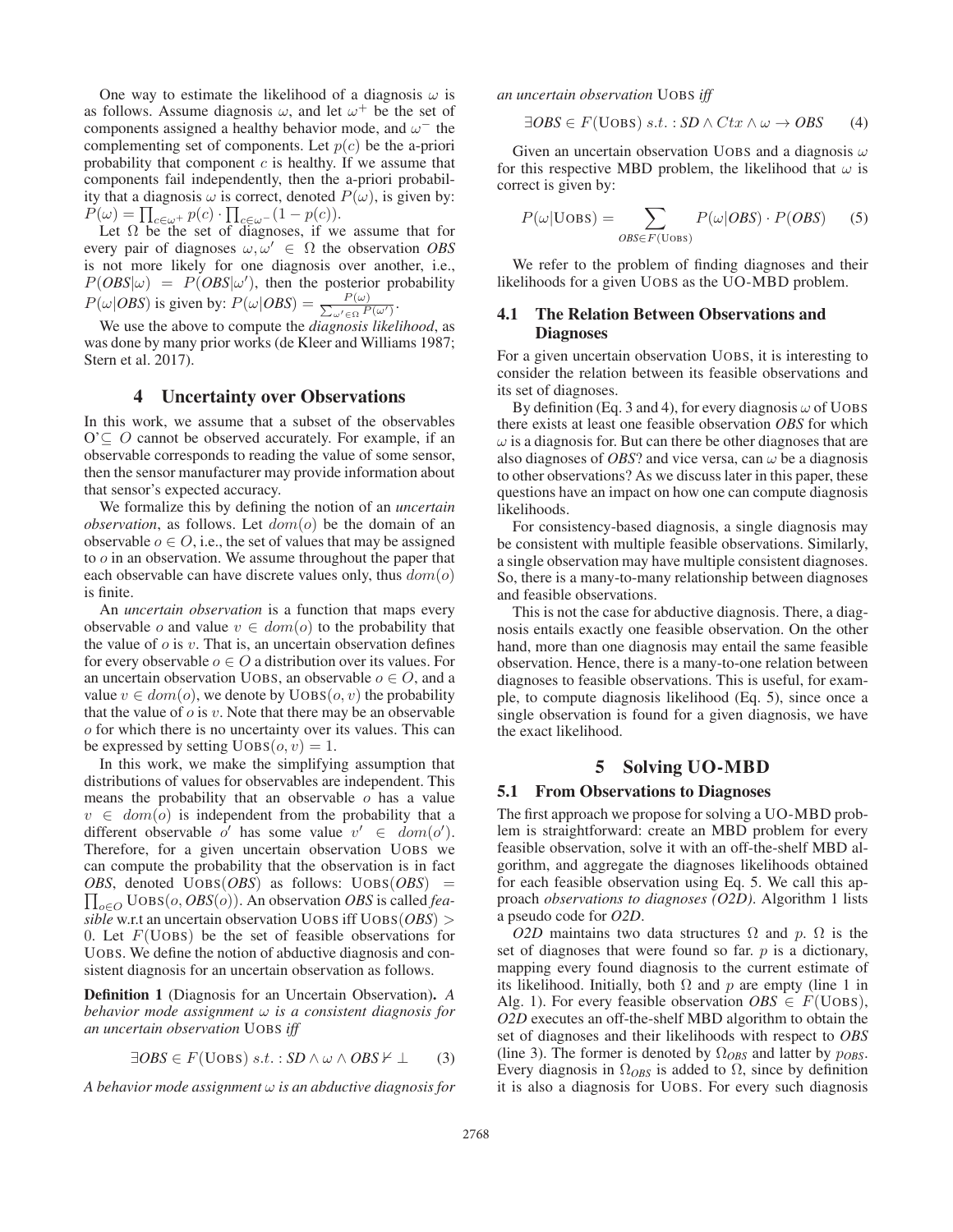Algorithm 1: Pseudo-code for *O2D*.

Input: UOBS, an uncertain observation Input: *SD*, the system description Input: *COMPS*, the system components **Output:**  $\Omega$ , a set of all diagnoses **Output:**  $p$ , a dictionary mapping diagnoses to their likelihoods 1 Ω ←  $\emptyset$ ; *p* ← empty dictionary 2 for  $OBS \in F(\overline{U} \overline{O} \overline{B} S)$  do  $\Omega$  ( $\Omega_{OBS}, p_{OBS}$ )  $\leftarrow$  DIAGNOSE(*SD*, *COMPS*, *OBS*) 4 for  $\omega \in \Omega_{OBS}$  do 5 if  $\omega \in \Omega$  then 6 | |  $p(\omega) \leftarrow p(\omega) + \text{Uobs}(OBS) \cdot p_{OBS}(\omega)$  $7$  else  $\mathbf{s}$  | |  $p(\omega) \leftarrow \text{Uobs}(OBS) \cdot p_{OBS}(\omega)$ 9 | |  $\Omega \leftarrow \Omega \cup {\omega}$ 10 return  $(\Omega, p)$ 

 $\omega \in \Omega_{\text{OBS}}$  that was not added before to  $\Omega$ , we set its likelihood in p to  $UOBS(OBS) \cdot p_{OBS}(\omega)$  (line 8). Otherwise, we add  $UOBS(*OBS*) \cdot p<sub>OBS</sub>(\omega)$  to the current likelihood estimate for  $\omega$  in p (line 6). This way, when *O2D* returns p (line 10), the likelihood of every diagnosis is exactly the summation defined in Equation 5. This *O2D* algorithm works exactly the same for consistency-based diagnosis and for abductive diagnosis.

#### 5.2 From Diagnoses to Observations

The second approach we propose for solving a UO-MBD problem can be viewed as the reversed version of *O2D*. Instead of computing for every observation its set of diagnoses, we compute for every possible behavior mode assignment the set of observations that are consistent with it. Then, we collect the assignments that are consistent with feasible observations. We call this approach *diagnoses to observations (D2O)*.

Algorithm 2 lists a pseudo code for *D2O*. For every feasible observation  $OBS \in F(\text{UOBS})$ , we create an empty set  $\Omega_{ORS}$  (line 3). This set will later contain all the diagnoses consistent with *OBS*. Let B be the set of all possible behavior mode assignments. For every possible behavior mode assignment  $\omega \in \mathcal{B}$ , the function FINDOBS returns the set of observations that are consistent with  $\omega$ . This is denoted as  $\mathcal{O}_{\omega}$  in the pseudo code. For every such observation  $\textit{OBS} \in \mathcal{O}_{\omega}$ , we check if it is feasible. If so, we add  $\omega$ to Ω*OBS*. After going over all bevahior mode assignments, we go over every feasible observation *OBS* and compute the likelihoods of its diagnoses. Finally, we aggregate for every diagnoses its scores over all observations.

#### 5.3 Complexity Analysis

Let us define the following notations: 1.  $|\Omega|$ : the number of diagnoses. 2.  $F$ (UOBS): the set of feasible observations 3.  $B_{max}$ : the maximal number of behavior modes for a single component. 4.  $\Omega_{max}$ : the maximal number of diag-

Algorithm 2: Pseudo-code for *D2O*. Input: UOBS, an uncertain observation Input: *SD*, the system description Input: *COMPS*, the system components **Input:**  $B$ , all possible behavior mode assignments **Output:**  $Ω$ , a set of all diagnoses **Output:**  $p$ , a dictionary mapping diagnoses to their likelihoods  $1 \Omega \leftarrow \emptyset$ ;  $p \leftarrow$  empty dictionary 2 for  $OBS \in F(\text{UOBS})$  do  $3 \left| \Omega_{OBS} \leftarrow \emptyset$ 4 for  $\omega \in \mathcal{B}$  do  $5 \mid \mathcal{O}_{\omega} \leftarrow$  FINDOBS(*SD*, *COMPS*,  $\omega$ ) 6 for  $OBS \in \mathcal{O}_\omega$  do 7 **if**  $OBS \in F(\text{Uobs})$  then 8 | | if  $\omega \notin \Omega$  then 9  $|$   $|$   $|$   $\Omega \leftarrow \Omega \cup {\omega}$ 10  $\Omega_{OBS} \leftarrow \Omega_{OBS} \cup \{\omega\}$ 11 for  $OBS \in F(\text{Uobs})$  do 12  $\vert p_{SumOBS} \leftarrow \sum_{\omega \in \Omega_{OBS}}' p(\omega)$ 13 for  $\omega \in \Omega_{OBS}$  do 14 |  $p_{OBS}(\omega) \leftarrow Pr(\omega)/p_{SumOBS}$ 

15 **if** p *contains*  $\omega$  **then** 16  $\vert \vert \vert p(\omega) \leftarrow p(\omega) + \text{Uobs}(OBS) \cdot p_{OBS}(\omega)$  $17$  else 18 | |  $p(\omega) \leftarrow \text{UOBS}(OBS) \cdot p_{OBS}(\omega)$ 19 return  $(p, \Omega)$ 

noses for a single feasible observation. 5.  $O_{max}$ : the maximal number of observations consistent with a single behavior mode assignment. 6.  $C_D$ : the computational complexity of running a diagnosis algorithm. 7.  $C_F$ : the computational complexity of finding all consistent observations.

The computational complexity of *O2D* is simply:

$$
|F(\text{Uobs})| \cdot C_D \tag{6}
$$

The computational complexity of *D2O* is:

 $|F(\text{Uobs})| \cdot \Omega_{max} + (B_{max})^{|COMPS|} \cdot (C_F + O_{max})$  (7)

It is reasonable to assume that  $\Omega_{max} \ll C_D$  since the complexity of finding a diagnosis is usually much larger than just enumerating them.

To provide a deeper understanding of the above complexities, let us assume that the DIAGNOSE call in *O2D* corresponds to a brute force search for diagnoses, and for each it performs a consistency check, whose cost is  $C_C$ , to check if the set of behavior mode assignments is a diagnosis. Thus,  $C_D = (B_{\text{max}})^{|COMPS|} \cdot C_C.$ 

Similarly, let us assume that the FINDOBS call in *D2O* corresponds to a brute force search for all feasible observations, and for each it performs a consistency check, costs  $C_C$ as well. Thus,  $C_F = |F(\text{Uobs})| \cdot C_C$ .

.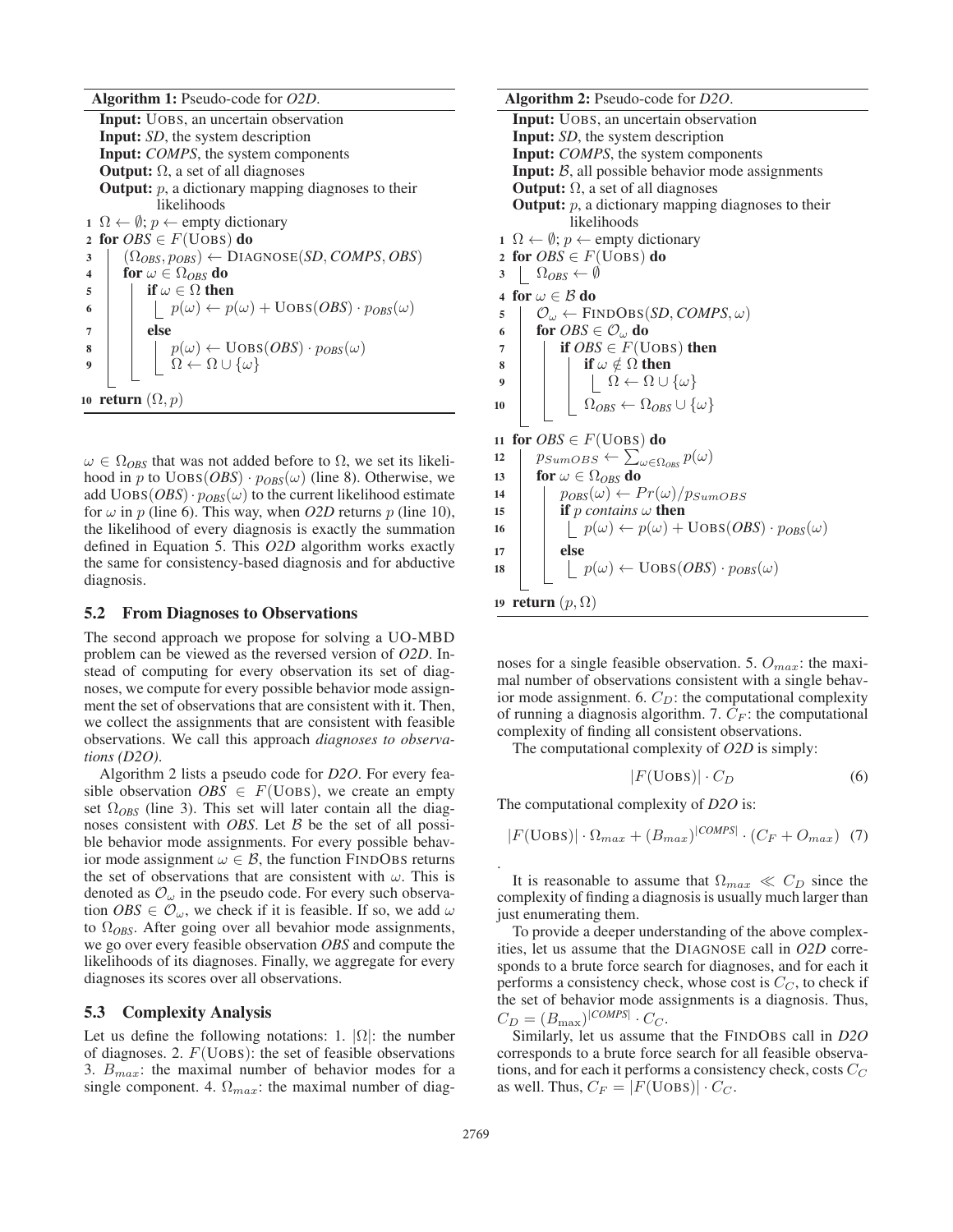So, we have that the complexity of *O2D* is

$$
|F(\text{Uobs})| \cdot (B_{\text{max}})^{|COMPS|} \cdot C_C \tag{8}
$$

and the complexity of *D2O* is

$$
|F(\text{Uobs})| \cdot \Omega_{max} + (B_{max})^{|COMPS|}
$$

$$
\cdot (|F(\text{Uobs})| \cdot C_C + O_{max})
$$
(9)

It is reasonable to assume that  $\Omega_{max} \ll (B_{max})^{|COMPS|}$ , since the diagnoses consistent with a single observation are a subset of all possible behavior mode assignments. Similarly,  $O_{max} \ll |F(\text{Uobs})|$  since the observations consistent with a single behavior mode assignment are a subset of all feasible observations. Thus, the main factor in the complexity of *D2O* is

$$
|F(\text{Uobs})| \cdot (B_{max})^{|COMPS|} \cdot C_C \tag{10}
$$

Therefore, *D2O* and *O2D* are equally complex.

Analysis for Abductive Diagnosis: For abductive diagnosis,  $C_F = |COMPS|$  since we can propagate values from inputs to outputs to obtain the observation corresponding to a given diagnosis. For the same reason,  $O_{max} = 1$ . So, the complexity of *D2O* becomes:

$$
|F(\text{Uobs})| \cdot \Omega_{max} + (B_{max})^{|COMPS|} \cdot |COMPS| \quad (11)
$$

A brute-force implementation of DIAGNOSE is to iterate over all possible behavior mode assignment, and for each to check if it is consistent with the given observation. Since  $C_C = |COMPS|$  in abductive diagnosis, we have that in this case the complexity of *O2D* is

$$
|F(\text{Uobs})| \cdot (B_{\text{max}})^{|COMPS|} \cdot |COMPS| \tag{12}
$$

It is reasonable to assume that  $\Omega_{max} \ll (B_{max})^{|COMPS|}$ . Therefore, for this brute-force implementation of DIAG-NOSE the *O2D* approach is a factor of  $|F(\text{U} \text{OBS})|$  slower than *D2O* in this setting.

## 6 Finding the Most Probable Diagnosis

The number of diagnoses can be exponential in the number of components. Even the number of minimal-cardinality diagnoses may be prohibitively large. As such, finding all diagnoses may be too time consuming. A reasonable alternative is to return the *most probable* diagnosis. A naive approach is to find all diagnoses, sort them according to their likelihood, and return the most likely one. This, however, will also be very time consuming. Algorithm 3 is an extension of *O2D*, called *most likely diagnosis (MstLikeDiag)*, that returns the most probable diagnoses without finding all diagnoses.

There are two differences between *O2D* and *MstLike-Diag*. First, it maintains an additional variable P to store the *probability mass* of the feasible observations processed so far. That is, the sum of UOBS(*OBS*) over every feasible observation *OBS* for which we have computed diagnoses. P is initially zero (line 1 in Alg. 3) and updated after processing each observation (line 12).

The second difference between *O2D* and *MstLikeDiag* is that it returns only the most likely diagnosis (lines 14

| <b>Algorithm 3:</b> Pseudo-code <i>MstLikeDiag</i> .                                                                                                                      |
|---------------------------------------------------------------------------------------------------------------------------------------------------------------------------|
| <b>Input:</b> UOBS, an uncertain observation                                                                                                                              |
| <b>Input:</b> SD, the system description                                                                                                                                  |
| <b>Input:</b> COMPS, the system components                                                                                                                                |
| <b>Output:</b> $\omega_1$ , the most likely diagnosis                                                                                                                     |
| $1 \Omega \leftarrow \emptyset$ ; $p \leftarrow$ empty dictionary; $P \leftarrow 0$                                                                                       |
| for $OBS \in F(\text{Uobs})$ do<br>$\overline{2}$                                                                                                                         |
| $(\Omega_{OBS}, p_{OBS}) \leftarrow \text{DIAGNOSE}(SD, COMPS, OBS)$<br>3                                                                                                 |
| for $\omega \in \Omega_{OBS}$ do<br>$\overline{\mathbf{4}}$                                                                                                               |
| if $\omega \in \Omega$ then<br>5                                                                                                                                          |
| $  p(\omega) \leftarrow p(\omega) + \text{Uobs}(OBS) \cdot p_{OBS}(\omega)$<br>6                                                                                          |
| else<br>$\overline{7}$                                                                                                                                                    |
| 8                                                                                                                                                                         |
| $\left  \begin{array}{l} p(\omega) \leftarrow \text{Uobs}(OBS) \cdot p_{OBS}(\omega) \\ \Omega \leftarrow \Omega \cup \{\omega\} \end{array} \right.$<br>$\boldsymbol{9}$ |
|                                                                                                                                                                           |
| $\omega_1 \leftarrow \argmax_{\omega \in \Omega} p(\omega)$<br>10                                                                                                         |
| $\omega_2 \leftarrow \argmax_{\omega \in \Omega \setminus {\{\omega_1\}}} p(\omega)$<br>11                                                                                |
| $P = P + \text{Uobs}(OBS)$<br>12                                                                                                                                          |
| if $p(\omega_1)$ - $p(\omega_2) \geq 1$ -P and $p(\omega_1) \geq 1$ -P then<br>13                                                                                         |
| return $\omega_1$<br>14                                                                                                                                                   |
| 15 <b>return</b> argmax $\omega \in \Omega$ $p(\omega)$                                                                                                                   |

and 15). To do so, after processing every feasible observation, *MstLikeDiag* finds the diagnoses with the highest and seconds highest p values, denoted by  $\omega_1$  and  $\omega_2$ , respectively. Finally, *MstLikeDiag* halts and returns  $\omega_1$  if the difference between  $\omega_1$  and  $\omega_2$  is greater than or equal to  $1 - P$ and  $p(\omega_1) \geq 1 - P$  (line 14) or if all observations have been processed (line 15).

For every diagnosis  $\omega$ , the most an observation *OBS* can add to  $p(\omega)$  is UOBS(*OBS*) (see lines 6 and 9). Thus, if  $p(\omega_1)$ is larger than  $p(\omega_2)$  by more than  $1 - P$ , then the diagnosis likelihood of  $\omega_1$  is larger than the diagnosis likelihood of any other  $\omega \in \Omega$ . Since we require also that  $p(\omega_1) \geq 1 - P$ , it also proves that any diagnosis not already in  $\Omega$  will have a lower likelihood than  $\omega_1$ .

Observe that for abductive diagnosis, every diagnosis has exactly one observation that it is consistent with. Therefore, in every iteration of Algorithm 3, for every diagnosis  $\omega \in \Omega$ it holds that  $p(\omega)$  is indeed the diagnosis likelihood of  $\omega$  w.r.t UOBS. Therefore, there is no need to compare  $\omega_1$  to  $\omega_2$ , and only the right-hand condition in line 13 needs to be checked.

## 7 Evaluation

## 7.1 Abductive Form

To evaluate our algorithms for the abductive diagnosis form, we used a system from the 74XXX benchmark Boolean circuit - an ALU called 74182, having  $|O| = R = 5$  outputs,  $SysN = 9$  inputs and *COMPS* = 18 components. An abductive diagnosis states which gates are healthy and which are in a flipped mode. All observations were selected from Feldman et al.'s (2010) known benchmark, a total of 250 observations, equally divided to five minimal cardinality values of 1-5.

To adapt the observations to have uncertainty, observed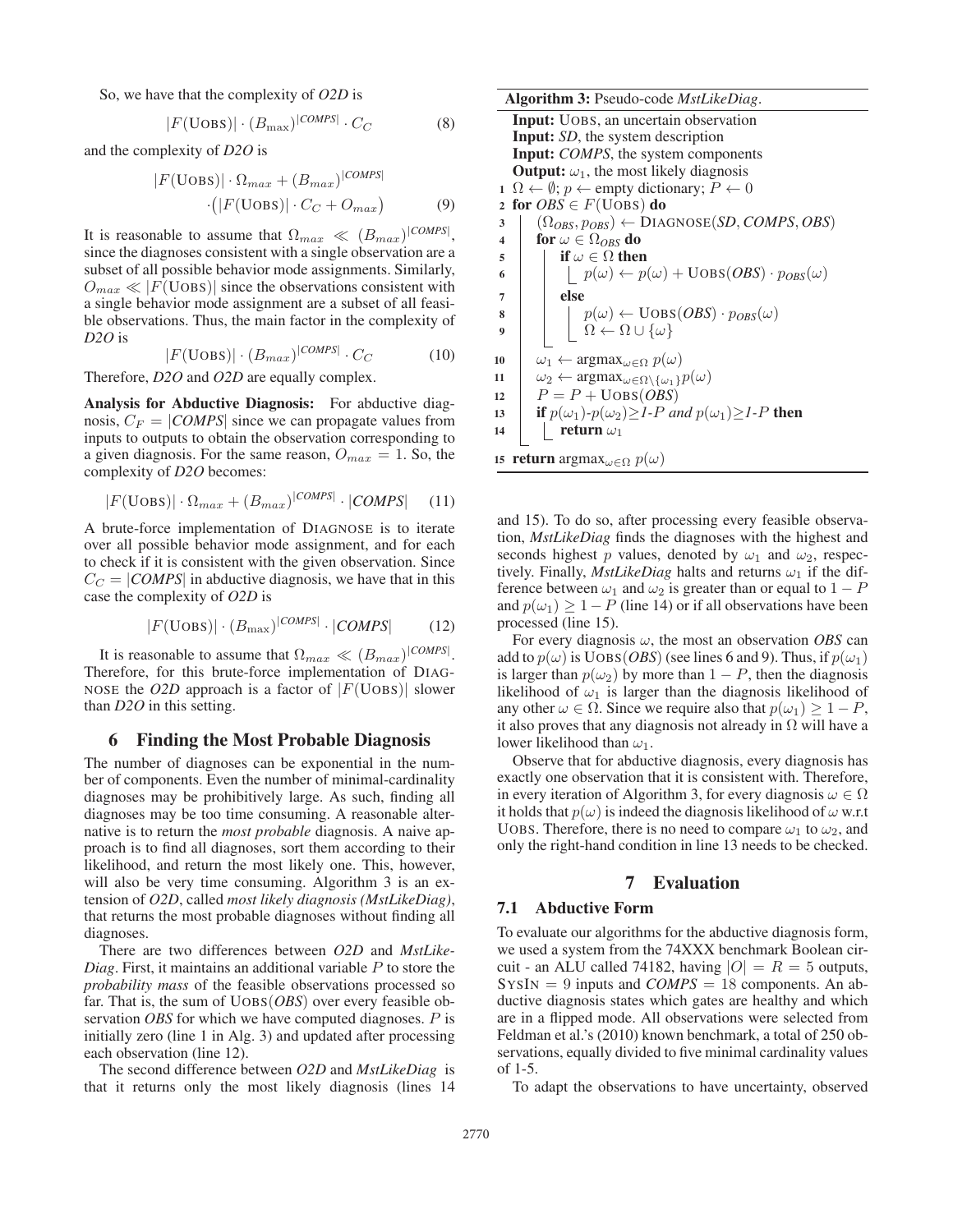

Figure 1: Average runtime over  $P$  and cardinality.

outputs from the benchmark were treated as candidate outputs for each observation. Then, we set a probability  $P$  for an observed output to be wrong.

For each algorithm, *O2D* (Alg. 1), *D2O* (Alg. 2) and *Mst-LikeDiag* (Alg. 3), observation and value of  $P$ , we collected the average execution runtime. Figure 1 visualizes these results. The runtime in the y-axis is presented in logarithmic scale to show the relative differences between the algorithms. The  $x$ -axis combines 2 parameters: the value of  $P$  (up) and the minimal cardinality over the most probable diagnoses (down).

As can be seen, *O2D*'s runtime is constant (i.e. independent of the minimal cardinality diagnosis and of the value of P) and runs in an average time of 392 seconds. *D2O*'s runtime is also constant. It runs in an average time of 26 seconds, performing better than *O2D* by multiple orders of magnitude. *MstLikeDiag* is the most interesting one. As we can see, its runtime is dependent on both parameters. For each cardinality the runtime decreases as  $P$  decreases. In addition, for each value of  $P$  the runtime decreases as the cardinality decreases.

These results support our hypothesis. First, we can see that *D2O* performs much better than *O2D* and produces the same results, regardless of the cardinality of the diagnoses nor  $P$ . This is because *O2D* calls DIAGNOSE  $2^R$  times, each with runtime of  $2^{|COMPS|}$ , resulting in total runtime of  $2^{R+|COMPS|}$ , while *D2O* iterates only the components, resulting in total runtime of 2<sup>|</sup>*COMPS*<sup>|</sup> . Second, we can see that for low values of cardinality and P, *MstLikeDiag* outperforms *D2O*.

These results show that retrieving the diagnoses by traversing on all subsets of components from *COMPS* is always better than using a naïve diagnoser for each possible outputs combination. Also, it shows that for small values of  $P$  or for observations with low cardinality diagnoses, retrieving only the maximum probability diagnoses can save time while ensuring correctness. Since it is safe to assume the probability for a faulty output is small and most real observations imply a single fault, we can derive that this method is generally better.



Figure 2: Algorithms average runtime over the number of components and the number of tests with uncertainty.

## 7.2 Consistent Form

To evaluate our algorithms for the consistency-based diagnosis form, we run experiments on the software diagnosis domain. Here, a diagnosis corresponds to the software components (e.g. classes, methods, blocks or lines of code) that are faulty (i.e. contain a bug), and the observation is given by the result of tests. This domain is considered consistencybased since a test can pass even though a buggy component is involved in it.

We have used Barinel (Abreu, Zoeteweij, and van Gemund 2009) algorithm, which combines MBD and Spectrum-based Fault Localization (SFL). Barinel also assigns a score to every diagnosis, that roughly corresponds to its likelihood. Using Barinel as our diagnoser, we were able to implement all three algorithms.

Here we define an uncertain output as a chance for a bug in the test, causing the test to fail or pass though it should do the opposite. A bug in the test is not so rare and can happen from multiple reasons, such as (1) attempting to write a test for a legacy, barely understandable code, (2) requirements had been changed and the test was forgotten to be changed accordingly, and (3) the test was written by a less experienced developer.

Each execution trace vector is stored in a matrix file, containing: (1) all components names, (2) the components involved in each test, and (3) all tests outcomes. Since there are many independent variables affecting the algorithms' runtime in this domain, we constructed synthetic trace matrices to control as much of them as we can and evaluate their effect on the runtime. In addition, we run experiments on real buggy source codes.

To do this, we created a combination of  $n$  components and m tests, where  $7 \leq n, m \leq 13$ . For each combination we created 20 random matrices and error vectors having the combination properties. For each matrix file with  $m$  tests, we executed all three algorithms with a fixed number of  $u$ tests with uncertain observation over the result of the test, where  $7 \le u \le m$ . In addition, the third algorithm was executed with different faulty output probabilities  $([0.1, 0.5])$ . Preliminary results showed that the number of failing tests has insignificant influence on runtime, so we have not varied this parameter.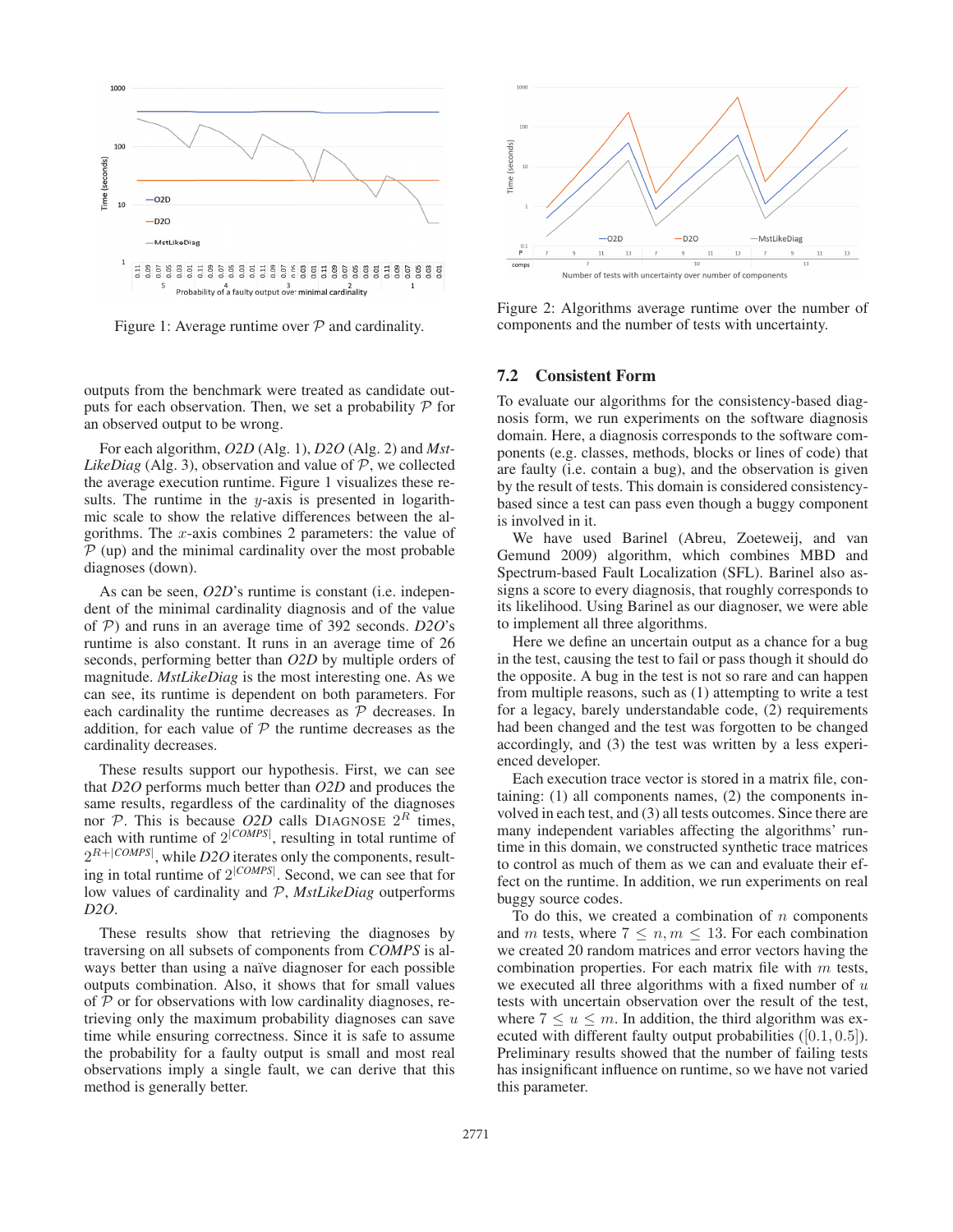Synthetic Experiments: Figure 2 visualizes the effects of both the number of components and the number of tests with uncertainty  $(x-axis)$ . The  $y-axis$  is the average runtime in logarithmic scale. Both parameters are in direct correlation with all three algorithms' runtime. If we fix the number of components (tests with uncertainty), the average runtime of all algorithms becomes higher as the number of tests with uncertainty (components) becomes larger. We can also see that the number of tests with uncertainty have much more influence on the runtime than the number of components.

We evaluated also the effect of P on *MstLikeDiag*'s runtime. for  $P$  values of 0.1,0.2,0.3,0.4,0.5, the average runtime was 0.43,1.13,2.6,4.36,5.71, respectively. The results suggest a linear correlation between them.

A significant difference with the abductive case is the performance ratio between *O2D* and *D2O*. In this case, *O2D* seems to perform better than *D2O* by an order of magnitude. This can be explained by diving into the algorithms implementation in this domain.

In *O2D* (Algorithm 1), The DIAGNOSE function, which is Barinel in our case, is being called as the number of feasible observations (line 3), which is  $2^u$  (with u being the number of tests with uncertainty). Inside Barinel implementation, a minimal-hitting-set (MHS) algorithm is called to find sets of components hitting all failing tests. being an NP-complete problem, the asymptotic runtime of this implementation to MHS is exponential. However, using some optimizations, the real runtime of this implementation is usually almost linear in the number of components  $(n)$ . Being the dominant part of *O2D*, the runtime of this algorithm is close to the sum of runtimes of all Barinel calls, which is  $n * 2^u$ .

As for *D2O* (Algorithm 2), The FINDOBS function is being called  $2<sup>n</sup>$  times (line 5). Here we have used a somewhat "reverse MHS" algorithm - given a set of components  $c$ , find all sets of tests whose  $c$  is a MHS of them. The runtime of this implementation is exponential in  $u$ . Thus, the total runtime of *D2O* is close to  $2^{n+u}$ , an order of magnitude worse than *O2D*.

Real-World Experiments: Next, we evaluated our algorithms using real bugs from Apache Commons-Lang, an open-source software project. This project includes a test package. For every experiment, we chose a package and a known bug that occurred in this package. Then, we chose a subset of the automated tests that test this package and ran them to record their trace. The trace and error vector were then stored as a matrix file, allowing us to follow the same pipeline as before, with a minor difference. Here, as opposed to with the synthetic matrices, we assumed that only initially observed failed tests can have uncertainty, while passed tests are certain. This assumption addresses the high complexity of real-world problems which includes hundreds of components and tests. We believe this is a fair assumption, as experience shows that a bug in the test code usually causes it to fail, not pass when it should not.

Figure 3 presents the runtime of all three algorithms. We can see that *O2D* performs as good as *MstLikeDiag*. We can also clearly see that *D2O* performs significantly worse than the other two. This is due to the change discussed above,



Figure 3: Algorithms runtime on several matrices.

greatly reducing the number of tests with uncertainty but still keeping a large number of components. Knowing that only *D2O*'s runtime is exponential in the number of components explains why it performs poorly, relative to the other two.

As for the outputs, *MstLikeDiag* returned a different most probable diagnosis for  $P = 0.1$  and for  $P > 0.1$ , for every evaluated matrix. This shows that the level of uncertainty indeed affects the algorithms output.

The results of both the real and synthetic matrices show us that if only the most probable diagnosis is desired, using a method to find it explicitly is always the best option, performance-wise, no matter the nature of software being diagnosed. If, however, all diagnoses are required, then iterating all feasible observations is probably the best choice.

## 8 Discussion

One may consider solving the UO-MBD problem using a reduction to (certain) MBD. We demonstrate the reduction in the Boolean circuits domain, but a similar reduction can be made in any domain: The reduction will create a new system s.t. for each output  $o \in O$ , a Buffer gate  $b<sub>o</sub>$  is placed s.t.  $in(b<sub>o</sub>) = in(o), out(b<sub>o</sub>) = o.$  We define the a-priori faulty likelihood for this buffer as the faulty probability of its attached output. Informally speaking, we separate the uncertainty of an output from the output itself, and turning it into a buffer component which can be faulty. This way we get a new system where all outputs are certain, and we can use any off-the-shelf standard diagnoser.

Unfortunately, this solution does not quite solve our problem. A diagnosis in the new system is a union of components from the initial system and buffers created by the reduction algorithm. In the consistent form, since a diagnosis can explain several observations, different diagnoses can constitute the same diagnosis after filtering the buffers. As adding new components might cause the likelihood computing (e.g. Barinel) to act differently, a future work is needed to research this area.

Even in the abductive form its efficiency is doubtful. Using a brute-force diagnoser for a Boolean circuit domain for example, *O2D*'s main factor is executing this diagnoser for each feasible observation, resulting in a runtime of  $2^{|COMPS|+|O|}$ . Using the reduction, we can execute the diagnoser one time only but the system now has  $|COMPS|+|O|$ ,